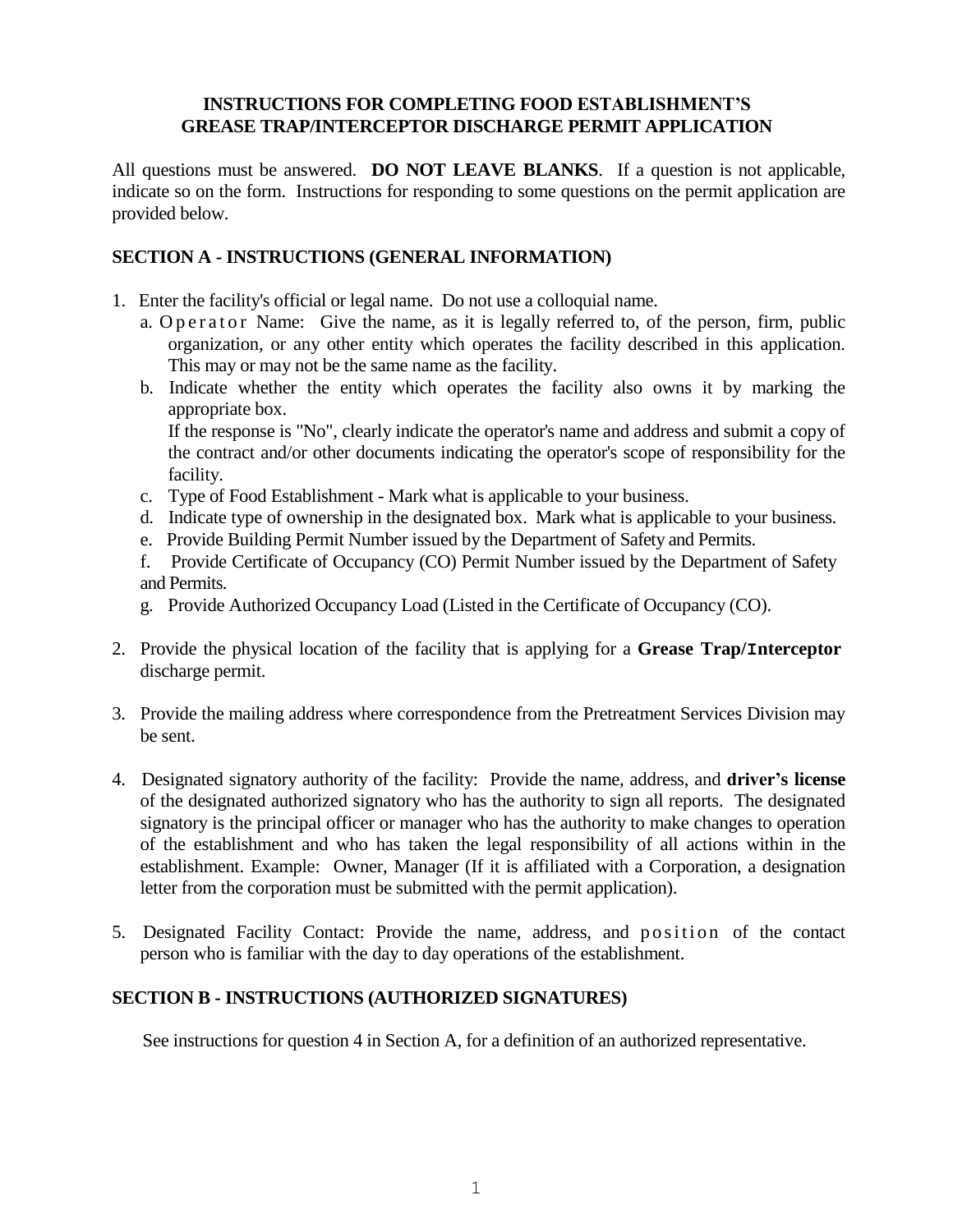### **SECTION C – FOOD ESTABLISHMENT (BUSINESS ACTIVITY)**

- 1. Water Sources Mark the water source applicable to your business.
- 2. Account Type Mark the account type applicable to your business.

3. & 4. Water service account number & Name on water account:

Enter Customer Water Account information, if you are a tenant, you must obtain this information from property owner. (**Permit application submitted without account information will not be processed.)**

- **5.** If your facility have any of the categories or business activities listed below (regardless of whether they generate wastewater, waste sludge, or hazardous wastes), provide applicable information for business activity (check all that apply). If you have any questions regarding how to categorize your business activity, **contact Environmental Affairs for technical guidance.**
	- a. Fixture any component or fixture of a food establishment or activity that generates or has the potential to generate waste or wastewater that enters or potentially may enter the wastewater collection system, e.g., ice machines, dishwashers, coffee makers, wash sinks, mop sinks, employee hand wash sinks, mixers, washing machines, floor drains, walk in coolers, any equipment cleaning and/or washing operations, or any other component or apparatus that generates wastewater.
	- b. Total Number List total number of components or fixtures, e.g., floor drains 9; dishwasher  $-2$ ; mop sinks  $-2$ , etc.
- 6. Daily Average Flow is calculated by using the formula below:

Daily Average Flow =  $(Water usage in Gallons per month*) X 100$ (Number of days of actual operation per month)

**OR**

Daily Average Flow  $=$  (Water usage in Gallons per month) (Number of days of actual operation per month)

\* Sewerage & Water Board of New Orleans *water bills are tabulated in hundred*

### **Example:**

Daily Average Flow =  $\frac{52 \times 100}{2}$  = 5, 200 gallons per day (Number of days of actual operation)

### **OR**

Daily Average Flow =  $(5,200 \text{ Gallons}) \times 100 = 236.36 \text{ gallons per day}$ (22 days of actual operation)

**(If you provide a copy of the water bill, E n v i r o n m e n t a l A f f a i r s can assist you in calculating the total average flow in gallons/day)**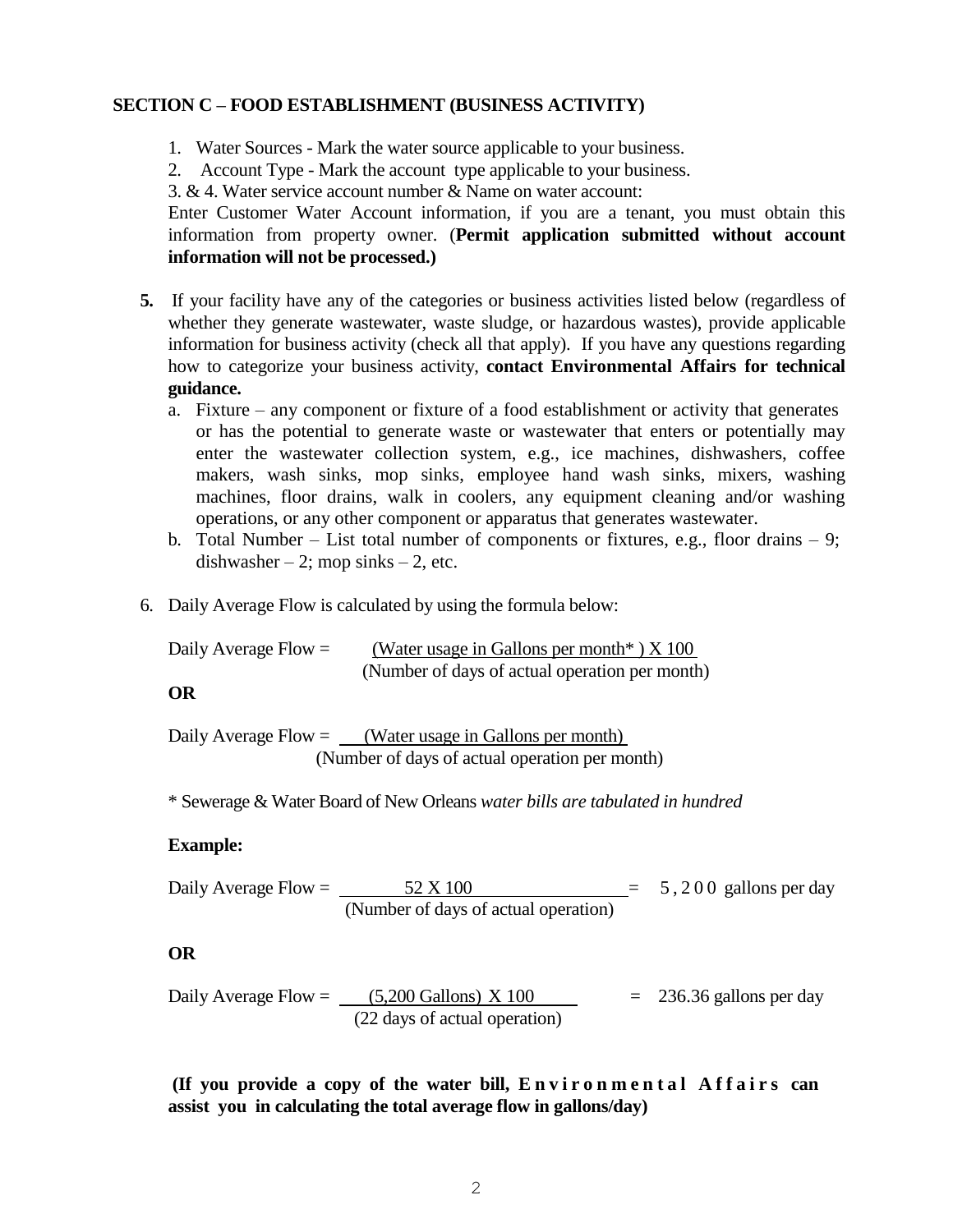- 7. Provide information regarding nature of operation.
	- a. Day of Week List applicable data for each week day.
	- b. Number of Meals Served List approximate number of meals served during the course of a routine business day.
	- c. Hours of Operation List hours the food establishment is opened for a typical business day.
	- d. Hours of Discharge Indicate number of hours the facility typically discharges for a typical business day.
	- e. Total number of employees List total number of employees that work at the establishment on a full-time or part time basis, include employees from all shifts if applicable.

# **SECTION D** - **FLOW SCHEMATIC**

Schematic Flow Diagram - For each fixture activity in which wastewater is or will be generated, draw a diagram of the wastewater flow from the start of the activity to its completion. Number each fixture having wastewater discharges to the wastewater collection system. (See Example in Instructions).



## **SECTION E – OIL & GREASE / OTHER TREATMENT EQUIPMENT**

- 1a. Describe the size and pumping frequency and location for each oil and grease interceptor.
- 1b. If grease trap is being installed, plans must be sealed by a Professional Engineer and calculations showed to obtain recommended size.
- 2. This section is used to gather information for treatment other than traditional interceptor. Provide information if facility use an alternative method of treatment for removing grease. For Example, a mechanical grease trap.
- 3. This section is used to gather information if the establishment uses biological treatment for removing grease:
	- a. Type of treatment Mark/describe what is applicable to your business.
	- b. Please provide information regarding the company providing biological treatment

services.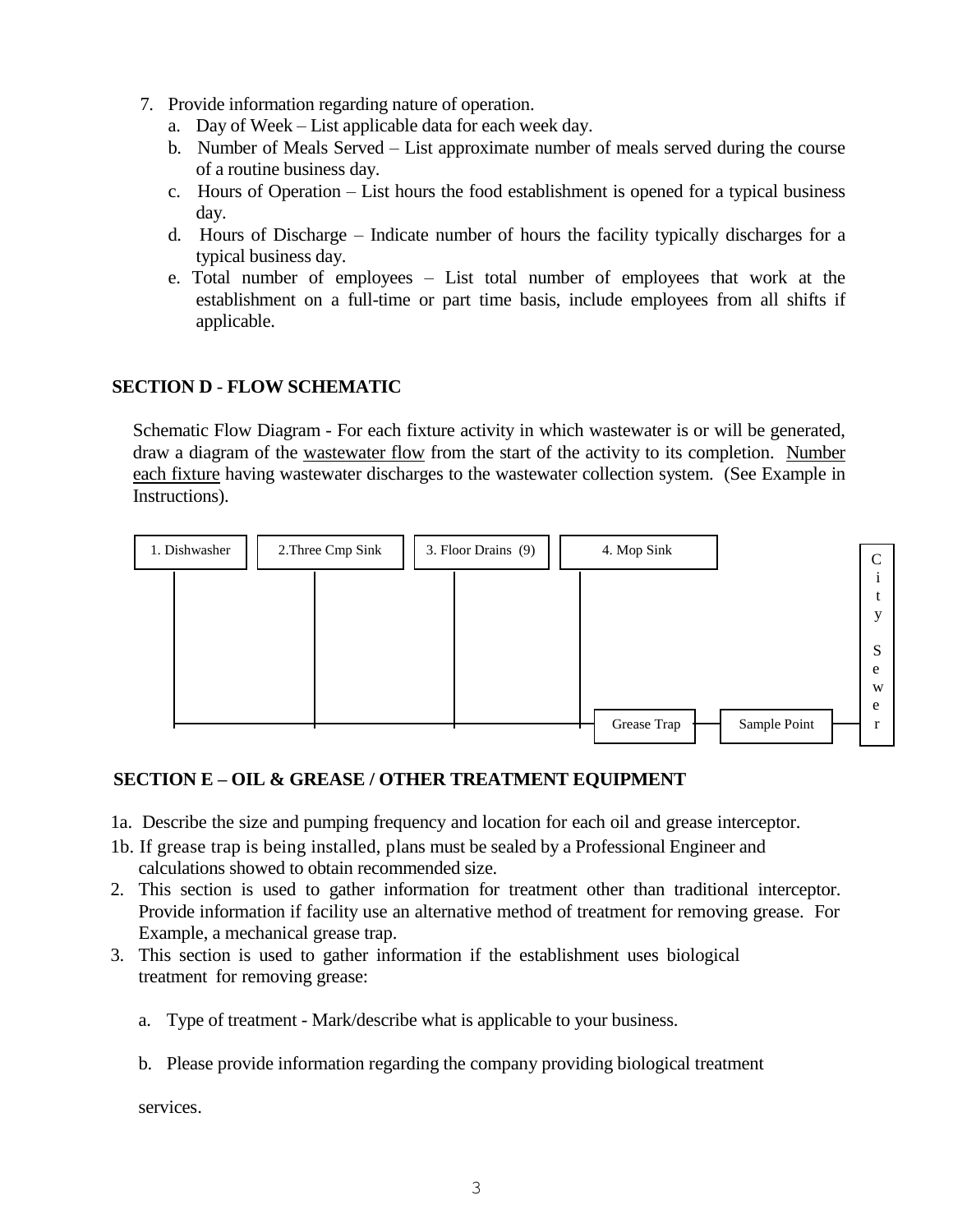c. List of devices with biological treatment application - Mark/describe what is

applicable to your business.

- d. Frequency of application Describe what is applicable to your business.
- e. Total amount of application Describe what is applicable to your business.
- 4. Describe the location of the sample point to collect the wastewater discharge. (If sample point is not located at the establishment, make arrangements to install a sample point and provide Environmental Affairs with an expected installation date.)
- 5. For wastes not discharged to the city's sewer, indicate types of waste generated, quantity generated, the way in which the waste is disposed (e.g., hauled, etc.), and the location of disposal.

## **SECTION F – WASTE DISPOSAL**

- 1. Please list all wastes generated that are disposed of off-site, including type, quantity per year, disposal method and location of disposal.
- 2. If an outside firm removes any of the above wastes, state the name(s) and address (es) of all waste haulers. (Attach additional page if needed.)
	- a. Grease Trap Waste: Note that only transporters holding a valid permit issued by the Sewerage & Water Board of Environmental Department may remove material from a grease or grit trap within the City of New Orleans. You must provide company information and their New Orleans permit number.
	- b. Rendering Grease: A rendering grease transporter collects waste for which a permit is not normally required, e.g., cooking grease or yellow grease, discarded food material, or similar wastes. You must provide their company information.

Please send the correspondence to: Sewerage & Water Board of New **Orleans** Environmental Affairs Department 2900 Peoples Avenue Rm 215 New Orleans, LA 70118 Email: pbrown@swbno.org Phone: (504) 942-3856 Fax: (504) 942-3858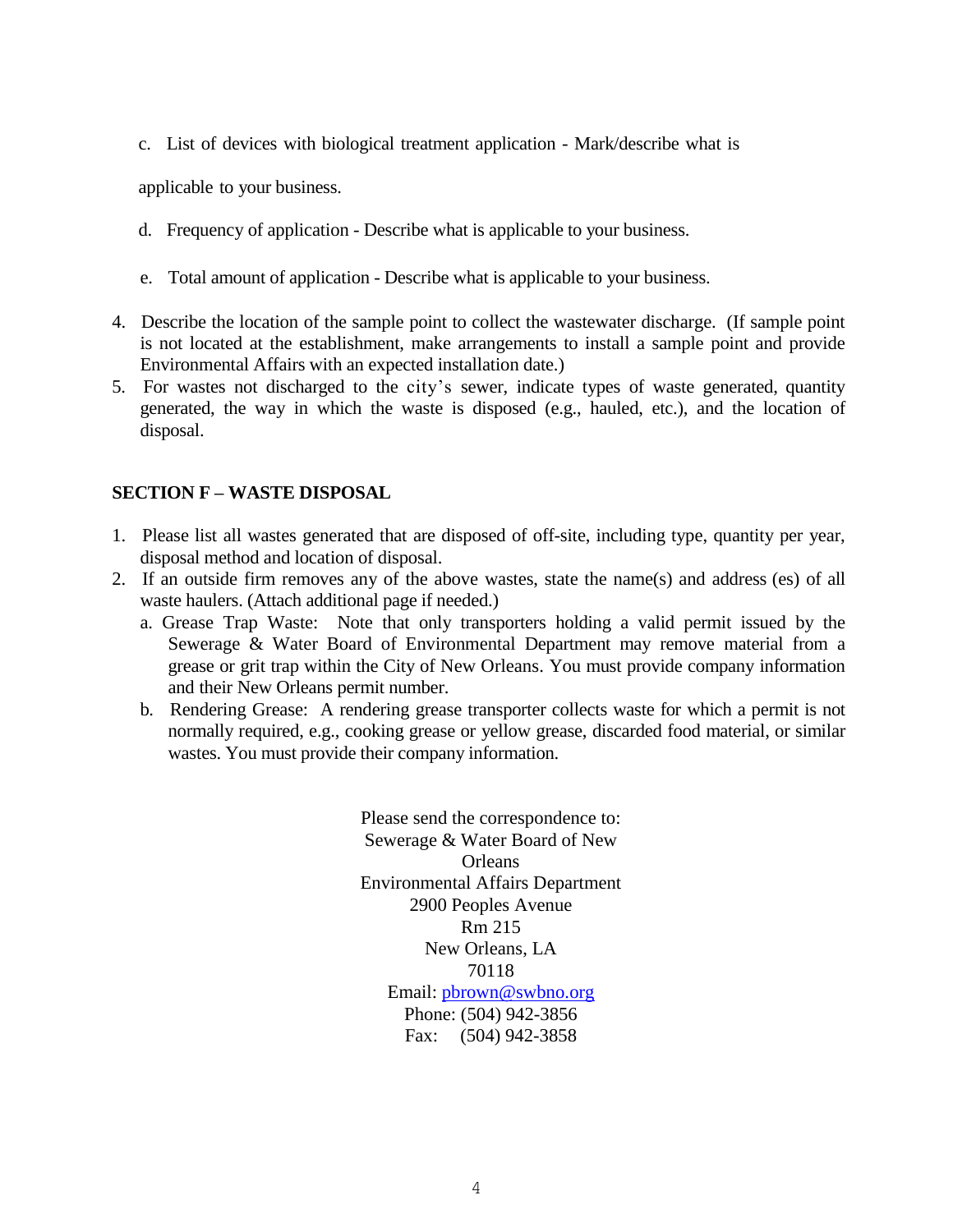#### **FOOD ESTABLISHMENT'S GREASE TRAP/INTERCEPTOR DISCHARGE PERMIT APPLICATION**

*Note: Please read all attached instructions prior to completing this application*. *Grease trap/interceptor discharge permit fee of \$100.00 [check or money order only] must be submitted with the Permit Application* 

#### **SECTION A - GENERAL INFORMATION**

1. Facility Name:

| a. Operator Name: |  |  |  |
|-------------------|--|--|--|
|-------------------|--|--|--|

b. Is the operator identified in 1.a., the owner of the property and/or building?

| Yes $\lceil$   No $\lceil$   If no, provide the name and address of the owner of the property and/or |
|------------------------------------------------------------------------------------------------------|
| building and submit a copy of the contract and/or other documents indicating the owner's             |
| scope of responsibility for the facility.                                                            |

c. Type of Food Establishment:

Restaurant: [ ] Convenience Store: [ ] Bakery: [ ] Deli: [ ] Other: [ ] Specify Other:

- d. Type of Ownership: Sole Proprietor: [ ] Partnership: [ ] General: [ ] Limited Corporation: [ ] DBA
- e. Building Permit Number (**issued by the Department of Safety and Permits starting with PB or PO or PP**):

g. Certificate of Occupancy (CO) permit number - issued by the Department of Safety and Permits:

h. Authorized occupancy load (Maximum number of persons allowed at one time):

2. Facility Address:

| Street:    |        |      |      |
|------------|--------|------|------|
| City:      | State: |      | 7ID. |
| Telephone: |        | Fax: |      |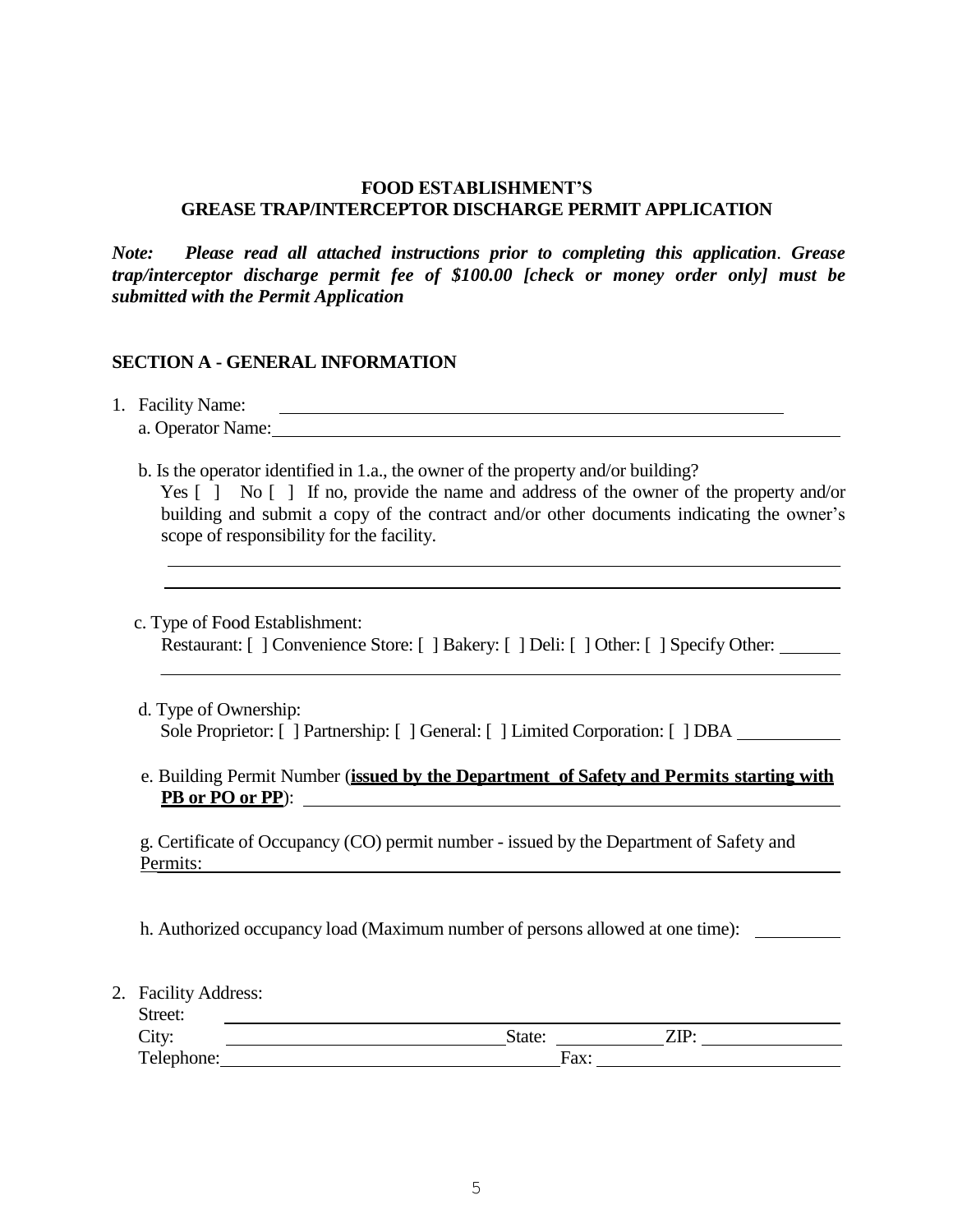3. Business Mailing Address: Street or P. O. Box:

|                 | City:                                                                                                         | State: <u>ZIP:</u>     |  |
|-----------------|---------------------------------------------------------------------------------------------------------------|------------------------|--|
|                 | 4. Designated Authorized Signatory of facility:<br>[Attach similar information for each designated signatory] |                        |  |
| Name:           |                                                                                                               |                        |  |
| Title:          |                                                                                                               |                        |  |
| Address:        | <u> 1989 - John Stein, Amerikaansk politiker (* 1958)</u>                                                     |                        |  |
|                 |                                                                                                               |                        |  |
|                 | Telephone: Email: Email:                                                                                      |                        |  |
| Name:<br>Title: | 5. Designated Facility Contact:<br><u> 1989 - Johann Stoff, amerikansk politiker (d. 1989)</u>                |                        |  |
|                 | Telephone: Email:                                                                                             |                        |  |
|                 | Designated Facility Contact driver's license #:                                                               | State: $\qquad \qquad$ |  |

### **SECTION B - AUTHORIZED SIGNATURES**

#### \*Designated Authorized Signatory Statement:

*I certify under penalty of law that this document and all attachments were prepared under my direction or supervision in accordance with a system designed to assure that qualified personnel properly gather and evaluate the information submitted. Based on my inquiry of the person or persons who manage the system, or those persons directly responsible for gathering the information, the information submitted is, to the best of my knowledge and belief, true, accurate and complete. I am aware that there are significant penalties for submitting false information, including the possibility of fine and imprisonment for knowing violations.*

| Business Owner's Name                                         | Title |                                                |
|---------------------------------------------------------------|-------|------------------------------------------------|
| *Signature                                                    | Date  | Telephone                                      |
| Certified Grease Trap Inspector<br>or Licensed Plumber's Name |       | Plumber's LA LMP # or Grease Trap Company Name |
| Signature                                                     | Date  | Telephone                                      |

*\*The Designated Authorized Signatory is the principal officer or manager who has the authority to make*  changes to operation of the establishment and who has taken the legal responsibility of all actions within in *the establishment.*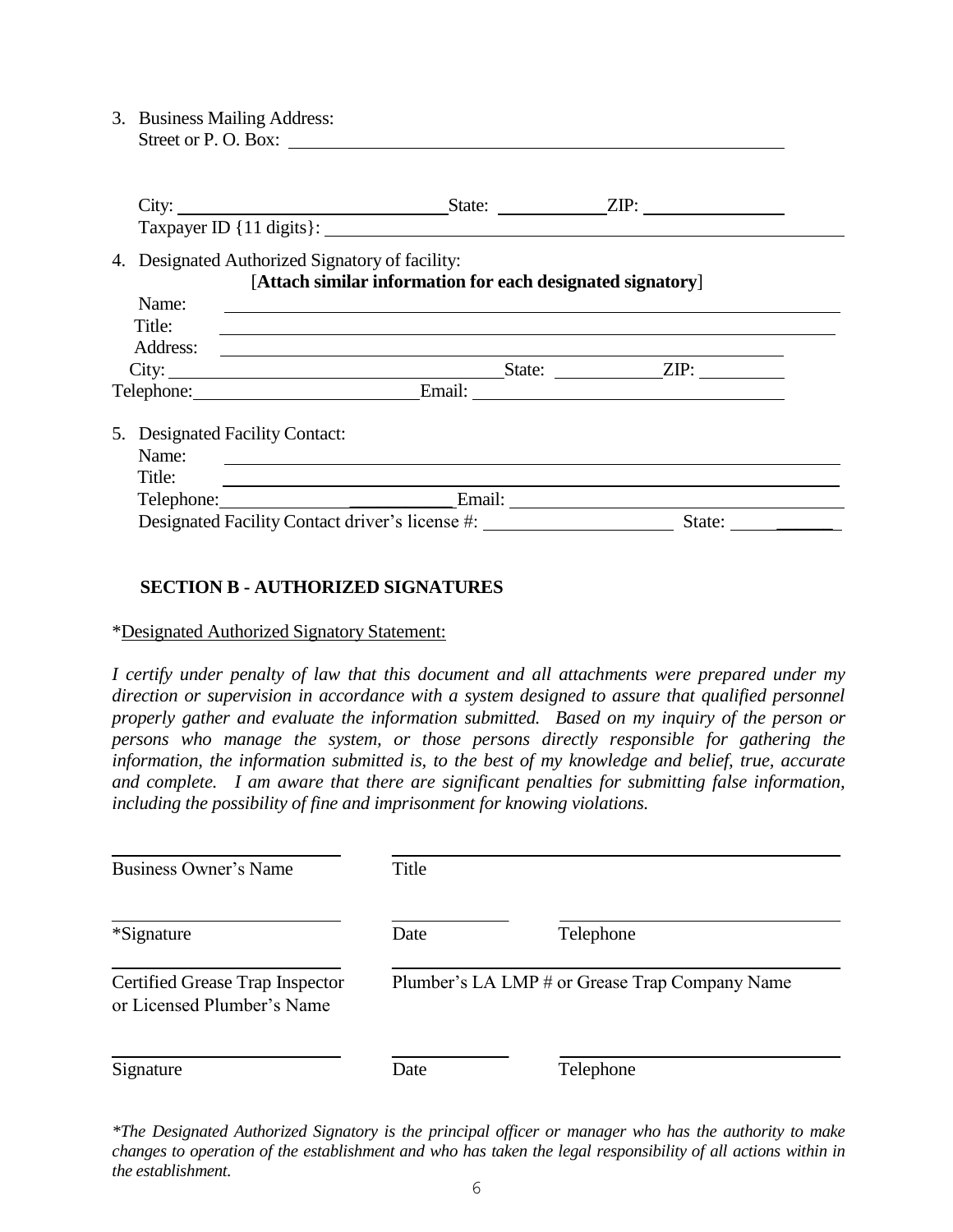## **SECTION C – FOOD ESTABLISHMENT (BUSINESS ACTIVITY)**

- 1. Water Sources: (Check as many as are applicable) Private Well: [ ] Surface Water: [ ] Municipal Water Utility: [ ] (Specify City): Other: [ ] (Specify):
- 2. Account Type: Individual: [ ] Multi-tenant: [ ]
- 3. Water service account number (s):
- 4. Name on water account:
- 5. If your facility has any of the categories or business activities listed below (regardless of whether they generate wastewater, waste sludge, or hazardous wastes), provide applicable information for business activity. (Check all that apply).

| a. Fixture                             | <b>b. Total Number</b> | a. Fixture                    | <b>b.</b> Total Number |
|----------------------------------------|------------------------|-------------------------------|------------------------|
| <b>Example: Three Compartment Sink</b> |                        | <b>Example: Tilt Skillet</b>  |                        |
| One-compartment Hand Sink              |                        | Deep Fat Fryer - total number |                        |
| Two-compartment Sink                   |                        | Deep Fat Fryer-total gallons  |                        |
| Three-compartment Sink                 |                        | Convection or Steam Oven      |                        |
| Pre-rinse Station/Scraper              |                        | Chicken Rotisserie            |                        |
| Food Grinder                           |                        | Mop Sink                      |                        |
| Garbage Disposal Unit                  |                        | <b>Floor Sink</b>             |                        |
| Pre-rinse Quick Drain                  |                        | Bar, Pub, Tavern              |                        |
| Vent Hood                              |                        | Floor Drain                   |                        |
| <b>Commercial Dishwasher</b>           |                        | Other                         |                        |
| Stove Top/ Wok/Range                   |                        | Other                         |                        |
| Soup/Steam Kettles                     |                        | Other                         |                        |
| Tilt Skillet / Grill                   |                        | Other                         |                        |

- 6. Daily Average Flow (gallons/day) (See instructions for calculations)
- 7. Provide information below regarding nature of operation.

| a. Day of     | <b>b.</b> Number of | c. Hours of      | d. Hours of      | e. Number of     | f. Seating   |
|---------------|---------------------|------------------|------------------|------------------|--------------|
| <b>Week</b>   | <b>Meals Served</b> | <b>Operation</b> | <b>Discharge</b> | <b>Employees</b> | Capacity     |
|               |                     |                  |                  | <b>Total</b>     | <b>Total</b> |
| Example:      | 1200 meals          | 11 am to 1 am    | 14 hours         | 20               | <b>100</b>   |
| <b>Sunday</b> |                     |                  |                  |                  |              |
| Sunday        |                     |                  |                  |                  |              |
| Monday        |                     |                  |                  |                  |              |
| Tuesday       |                     |                  |                  |                  |              |
| Wednesday     |                     |                  |                  |                  |              |
| Thursday      |                     |                  |                  |                  |              |
| Friday        |                     |                  |                  |                  |              |
| Saturday      |                     |                  |                  |                  |              |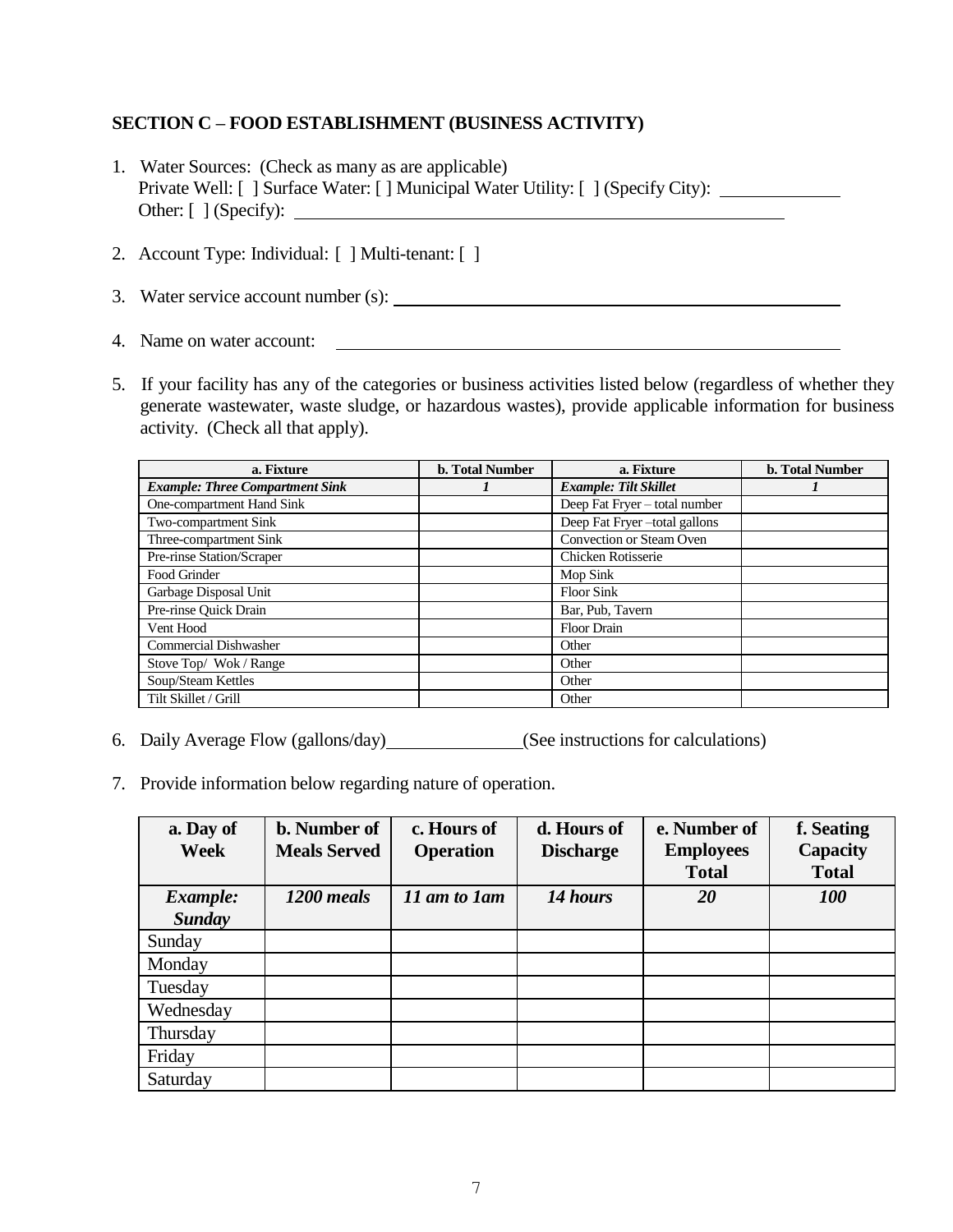## **SECTION D - FLOW SCHEMATIC**

Schematic Flow Diagram - For each fixture activity in which wastewater is or will be generated, draw a diagram of the wastewater flow from the start of the activity to its completion. Number each fixture having wastewater discharges to the wastewater collection system. (See example in instructions).

### **SECTION E – OIL & GREASE / OTHER TREATMENT EQUIPMENT**

*(All food service establishments, existing or new, are required to install an oil & grease device / or approved alternative treatment equipment to minimize oil, grease and solids in the City's wastewater collection system, in an effort to decrease sanitary sewer overflows).*

- 1. Is an oil & grease interceptor installed at Permittee's facility?
- a. [ ] Yes. Please describe in the table below.
- b. [ ] To be installed\*\*; estimated installation date: \_\_\_\_\_\_\_(see Section E 1a)

# *\*\*This information, including size, location and pumping frequency must be submitted to Pretreatment Services Division at time of permitting).*

[ ] No. Please proceed to item 2.

| Oil $\&$<br><b>Grease</b><br><b>Interceptors</b> | <b>Size (Gallons)</b> | <b>Pumping</b><br><b>Frequency</b> | Location                                                        |
|--------------------------------------------------|-----------------------|------------------------------------|-----------------------------------------------------------------|
| <b>Example</b>                                   | 1000 gallons          | <b>Once every 90</b><br>days       | <b>Behind the Food Establishment on the West</b><br><b>Side</b> |
| Interceptor 1                                    |                       |                                    |                                                                 |
| Interceptor 2                                    |                       |                                    |                                                                 |

2. Does facility use an alternative method of treatment for removing grease?

[ ] Yes. Please provide a detailed description of the system:

- [ ] No. Proceed to number 4.
- 3. Does facility use biological treatment for removing grease?
	- [ ] Yes. Please provide a detailed description of the system:
	- a. Type of treatment: Bacteria: [ ] Solvents: [ ] Enzymes: [ ] Emulsifier: [ ] Surfactants: [ ] Other: [ ] Specify \_\_
	- b. Please provide information regarding the firm providing alternative treatment service: Company Name : Address: City: State: <u>State:</u> ZIP: Telephone: <u>Fax:</u>